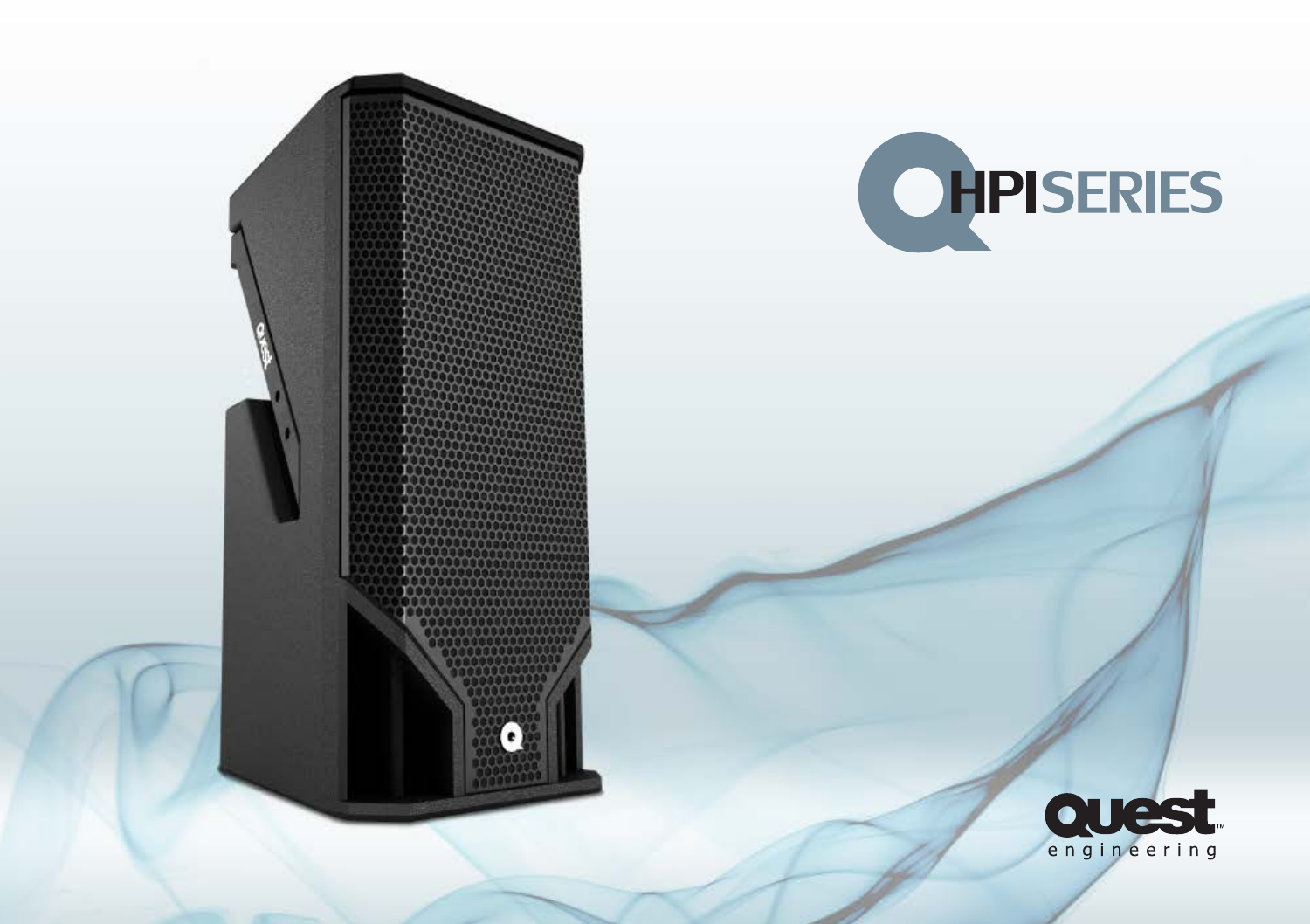#### **Contents**

While every effort is made to ensure all specifications, product information and images are correct, Quest Engineering reserves the right to alter product details without notice. For the most up to date information regarding the HPI Series range, please visit www.questengineering.com.au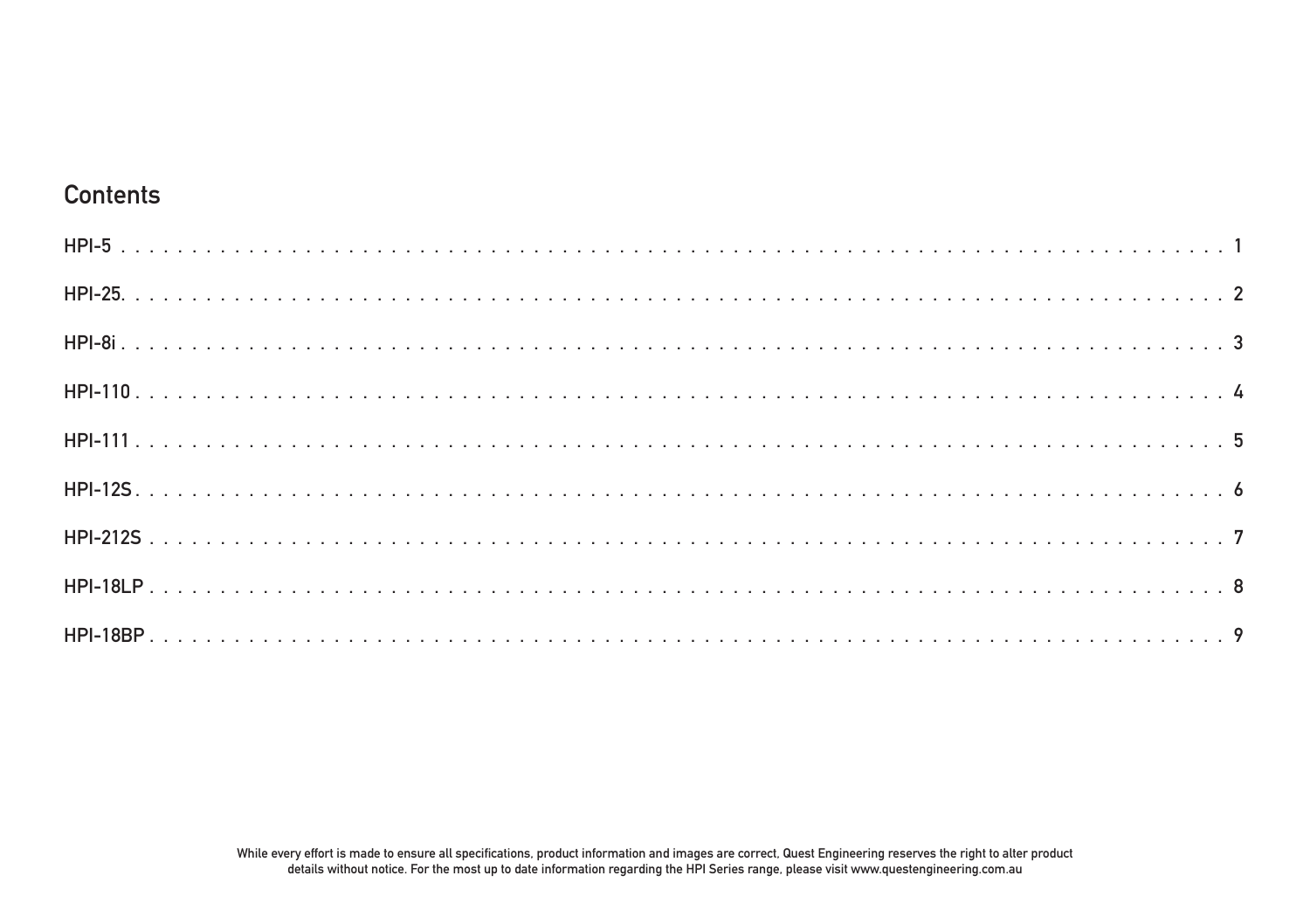



<span id="page-2-0"></span>The HPI-5 is a 5" ultra compact, passive professional sound reinforcement loudspeaker ideally suited to applications that require an ultra low profile solution. Its small footprint still manages to deliver medium to high output making the HPI-5 ideally suited to short\medium throw environments.

The HPI-5 is optimised for high vocal range intelligibility as a small PA system, or as a fill\delay loudspeaker in larger indoor or outdoor systems. A full-range system can be created with the addition of an optional subwoofer (HPI-12S).

The HPI-5 high frequency section comprises a proprietary 1" horn driver matched to a custom designed symmetrical wide dispersion constant-directivity high frequency horn. The sound signature of the HPI-5 has been created in line with the entire range of Quest HPI systems making it the perfect companion to a larger system eliminating the need for extensive correction or a dedicated system processor.

| <b>HPI-5 SPECIFICATIONS</b>     |                                       |  |
|---------------------------------|---------------------------------------|--|
| Rec Amplifier                   | 240 - 360W Nom.                       |  |
| Impedance                       | $16$ ohm                              |  |
| <b>Frequency Response</b>       | 75Hz - 19kHz                          |  |
| Max SPL                         | 117dB                                 |  |
| Directivity                     | $100^\circ$ x 60 $^\circ$ [hor x ver] |  |
| Woofer                          | 5" Woofer                             |  |
| Tweeter                         | 1" Ferrite Compression Driver         |  |
| <b>Connections &amp; Wiring</b> | 2x Speakon 1+/-                       |  |
| Dimensions                      | 248 x 182 x 150mm                     |  |
| Weight                          | 6.2kg net                             |  |

| HPI-5 Optimum Range |             |             |
|---------------------|-------------|-------------|
| Near - Field        | Mid - Field | Far - Field |

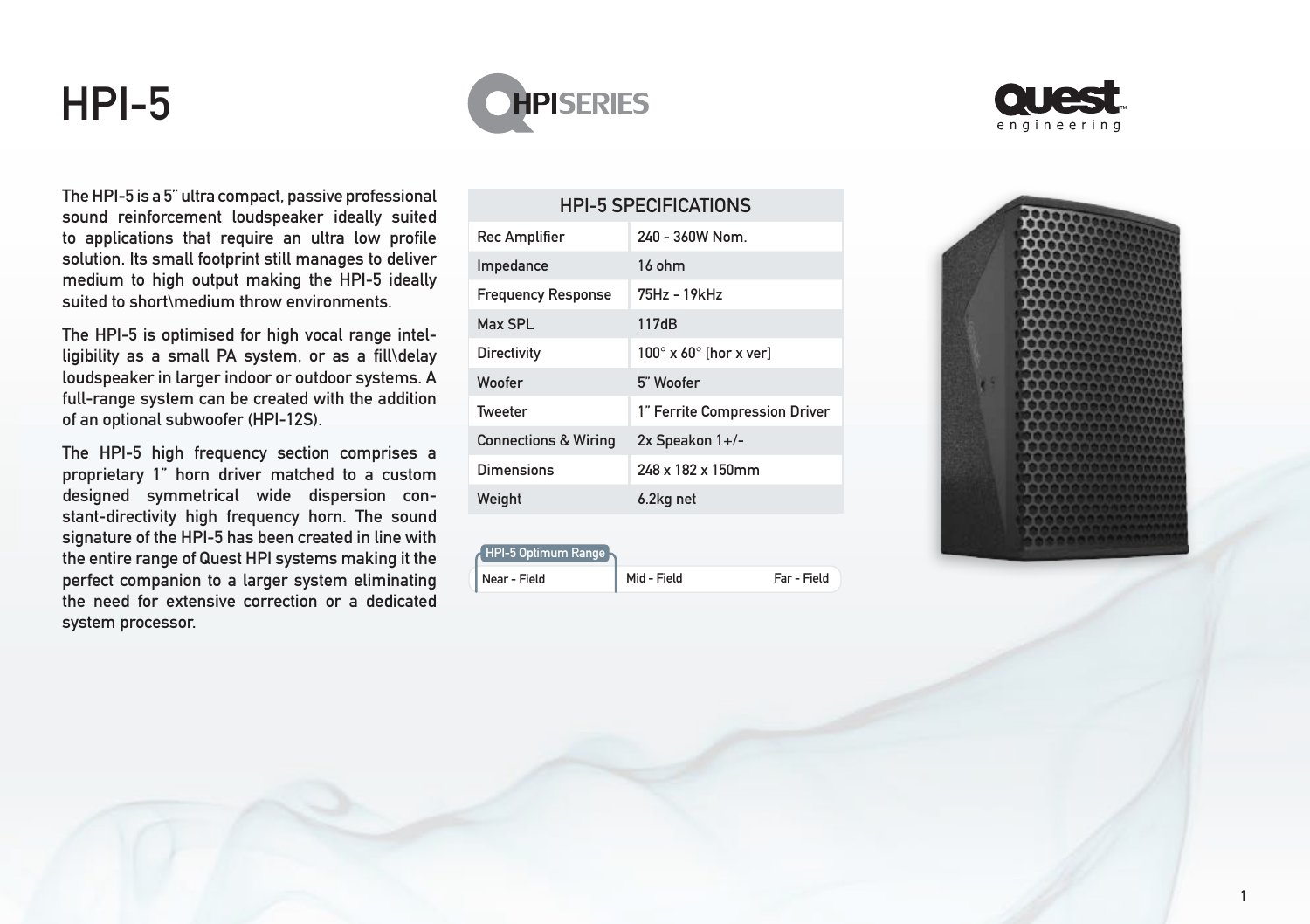



<span id="page-3-0"></span>To extend the possibilities of the HPI-5, the HPI-25 is a double 5" version of the single 5" system. This extended system boasts higher SPL output and an extended frequency range. The HPI-25 has the unique feature of interchangeable transducer positioning. With this feature it is possible to relocate the HF driver to baffle centre or at either end for optimum HF coverage. The HF horn can also be rotated for horizontal dispersion.

The low profile cabinet design coupled with the close fitting installation bracket allows for minimum sightline obstruction when the HPI-25 is employed as an under balcony delay or stage infill speaker. The HPI-25 is an excellent and practical high fidelity solution for theatre and architecturally sensitive venues where mid power short to mid throw voice or music is required.

| <b>HPI-25 SPECIFICATIONS</b>    |                                                         |  |
|---------------------------------|---------------------------------------------------------|--|
| Rec Amplifier                   | $240 - 360W$ Nom                                        |  |
| Impedance                       | 8 ohm                                                   |  |
| <b>Frequency Response</b>       | $60Hz - 19kHz$                                          |  |
| Max SPL                         | 118dB                                                   |  |
| Directivity                     | Rotatable 100 $^{\circ}$ x 60 $^{\circ}$<br>[hor x ver] |  |
| Woofer                          | 2x 5" Woofer                                            |  |
| Tweeter                         | 1" Ferrite Compression Driver                           |  |
| <b>Connections &amp; Wiring</b> | 2x Speakon 1+/-                                         |  |
| Dimensions                      | 432 x 182 x 150mm                                       |  |
| Weight                          | 9.3kg net                                               |  |

Far - Field

| HPI-25 Optimum Range |             |
|----------------------|-------------|
| Near - Field         | Mid - Field |

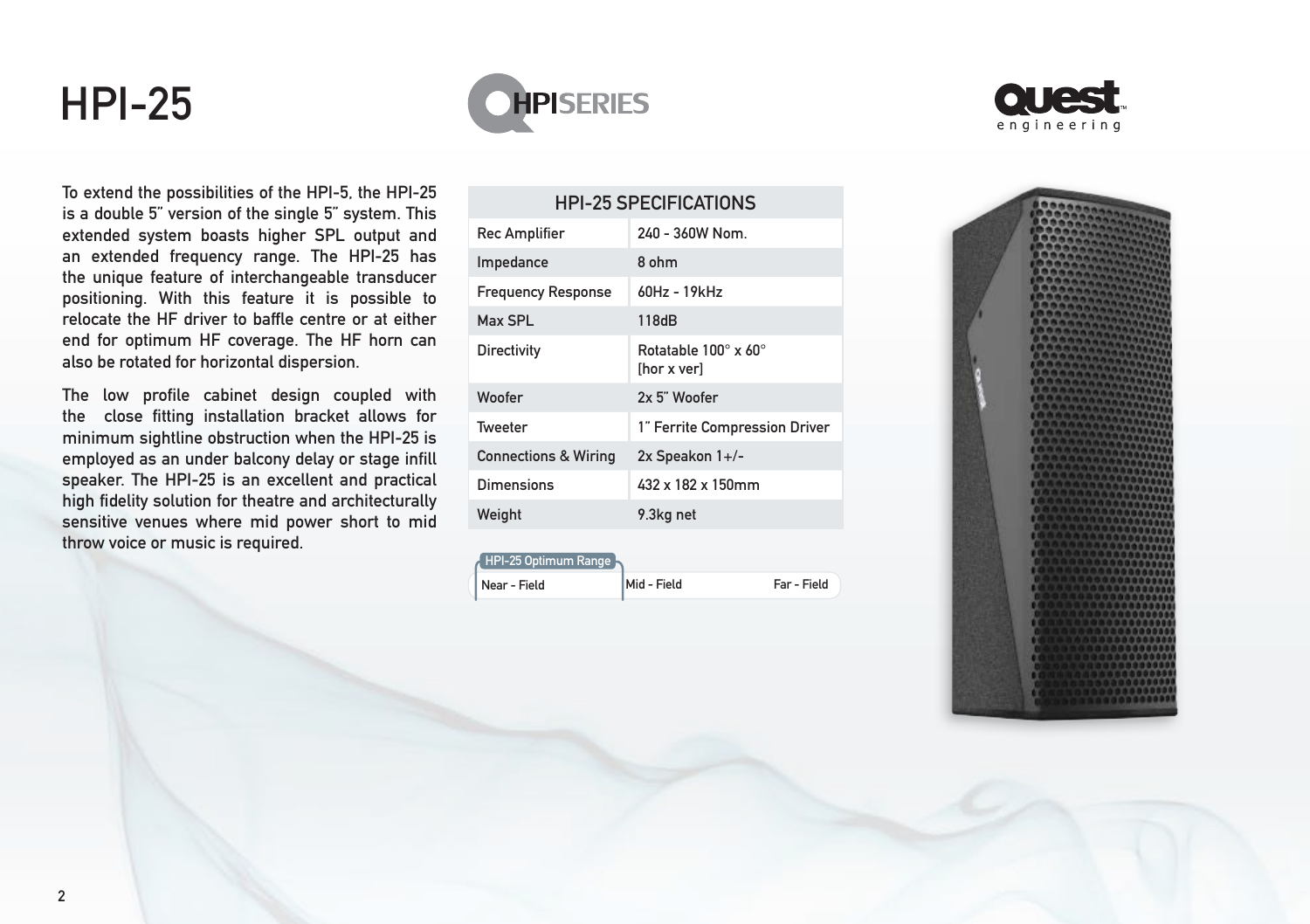### <span id="page-4-0"></span>HPI-8i



The HPI-8i is a compact, full frequency range multi-purpose 2 way passive speaker system designed for portable live sound and permanent installations. It is suited to full range front of house applications that require a short\mid throw solution in standalone situations, as part of a small array or distributed system.

The single 1" 90 degree neodymium HF driver format coupled with the proprietary ceramic 8" mid bass woofer produces a full range sound at medium\high sound pressure levels. In addition to standalone and small array applications, the HPI-8i can also be used as an element in a multi-way system or as a delay speaker; extending the throw of a primary system. The rotatable horn flare makes the HPI-8i perfect for both horizontal and vertical installations as HF dispersion can be adjusted accordingly. The HPI-8i has also been designed to sound optimal right out of the box eliminating the requirement for costly system processors.

The HPI-8i has a number of features designed to increase performance and versatility in professional sound installation environments. The asymmetrical high frequency dispersion of the HPI-8i ensures that sound can be directed away from nearby walls and ceilings, lowering room reflections whilst improving vocal intelligibility.

The high power handling and versatile rigging possibilities of the HPI-8i make it a functional choice for a wide variety of venue environments from houses of worship to live venues.

#### HPI-8I SPECIFICATIONS

| Rec Amplifier                   | $320 - 500W$ Nom                                 |
|---------------------------------|--------------------------------------------------|
| Impedance                       | 8 ohm                                            |
| <b>Frequency Response</b>       | 75Hz - 19kHz                                     |
| Max SPL                         | 119dB                                            |
| Directivity                     | Asymmetric +15/-45 Vertical,<br>45/90 Horizontal |
| Woofer                          | 8" High Powered Woofer                           |
| Tweeter                         | 1" Ferrite Compression Driver                    |
| <b>Connections &amp; Wiring</b> | 2x Speakon 1+/-                                  |
| Dimensions                      | $449 \times 250 \times 250$ mm                   |
| Weight                          | 8.9kg net                                        |





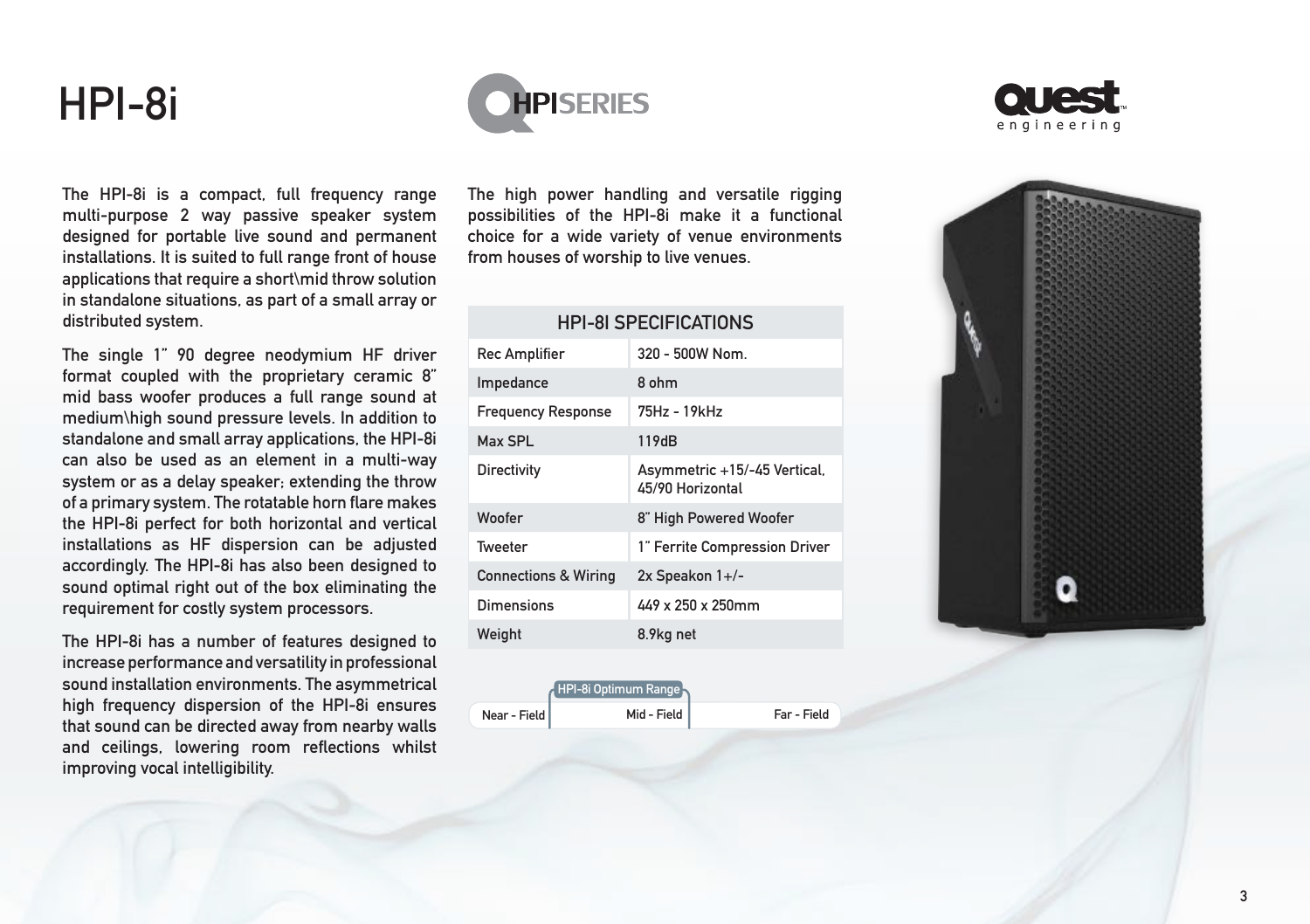

<span id="page-5-0"></span>The HPI-110 is a full frequency range multi-purpose 2-way passive speaker system designed for live sound touring and permanent installations.

It is suited to full range front of house applications that require mid-throw capabilities. It is equally at home as a standalone system or as part of a small array. The highly versatile HPI-110 can also be configured in multiple numbers as a multi-way system with sub bass enhancement or individually as part of a compact portable full range system with single sub bass enhancement (See HPI Series bass speaker systems). The HPI-110 has been designed to operate in a vertical array configuration and requires no special system processors to deliver exceptional sound.

The very high powered three" voice coil HF driver matched to the 1.5" asymmetrical wave guide, results in reliable and high fidelity HF response with long throw capability. The highly efficient 10" neodymium magnet mid-bass transducer has been designed to function in a relatively large volume enclosure maximising LF output. The cone geometry and driver dynamic parameters are also engineered to deliver smooth frequency response across the vocal frequency spectrum.

This optimised vocal and midrange response makes the HPI-110 an exceptional system where vocal projection and reproduction of acoustic instrumentation is critical.

The integrated handle has been designed for simplified manoeuvring and doubles as part of the rigging system while providing chassis reinforcement. The HPI-110 features an extensive range of rigging options to suit almost every conceivable application.

#### HPI-110 SPECIFICATIONS

| <b>Rec Amplifier</b>            | 480 - 720W Nom                                   |
|---------------------------------|--------------------------------------------------|
| Impedance                       | 8 ohm                                            |
| <b>Frequency Response</b>       | 70Hz - 18kHz                                     |
| Max SPL                         | 130dB                                            |
| Directivity                     | Asymmetric +15/-45 vertical,<br>30/60 horizontal |
| Woofer                          | 10" Neodymium Woofer                             |
| Tweeter                         | 3" Neo Compression Driver<br>$(1.4"$ Exit)       |
| <b>Connections &amp; Wiring</b> | 2x Speakon 1+/-                                  |
| Dimensions                      | 641.5 x 306 x 352mm                              |
| Weight                          | 16.4kg net                                       |

|              | HPI-110 Optimum Range |             |
|--------------|-----------------------|-------------|
| Near - Field | Mid - Field           | Far - Field |



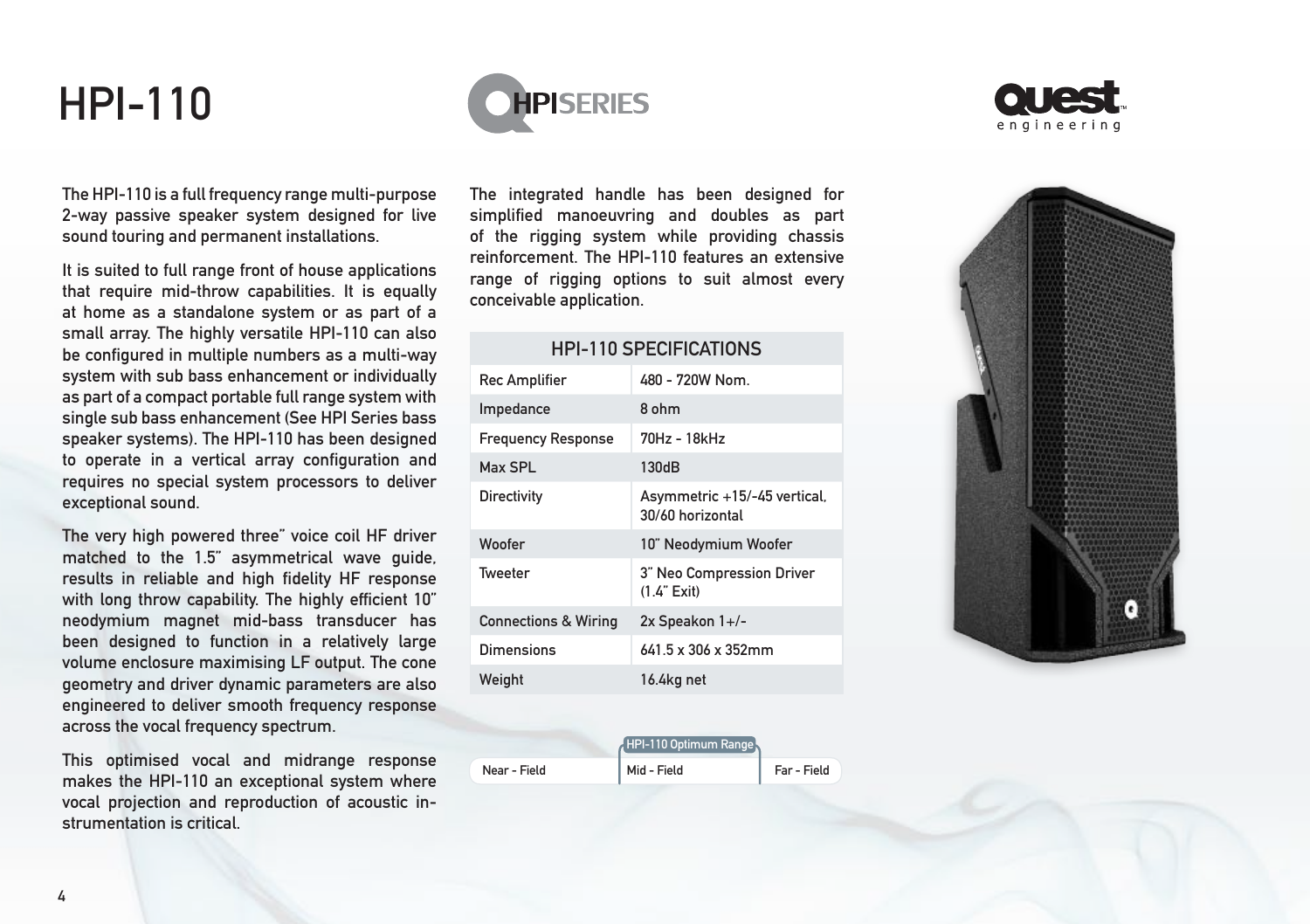



<span id="page-6-0"></span>The HPI-111 is a mid powered compact speaker system that has a number of key technical innovations to improve performance in real venue environments; bearing in mind most venue architecture is inclined to degrade the performance of standard sound systems .

A common problem in many venues is reproducing intelligible voice . The degrading effect of wall and ceiling reflections causes loss of speech intelligibil ity. The location in a room where the reflections are approaching the level of the sound system is known as "the critical distance" . The HPI-111 system extends the "critical distance" by utilizing a custom HF wave guide . The design of the asymmetrical HF wave quide is such that it directs the sound away from the walls and ceiling . Sound is directed only where it is needed and away from the reflective surfaces of the venue . The result is exceptional vocal clarity and control over the dispersion area .

The HPI-111 system is comprised of a single 1" 90 degree asymmetrical wave guide and one 10" high powered woofer. The HF can be rotated to deliver optimum coverage in both vertical and horizontal installations . The HPI-111 is the perfect candidate for a myriad of applications including performing arts centers, houses of worship, corporate theatres and venue environments where mid level SPL coupled with high definition vocal reproduction is required .

The HPI-111 can also be supplemented with a sub bass system as part of a multi-way system and\or flown in arrays of up to three elements with a wide variety of optional rigging hardware .

#### HPI-111 SPECIFICATIONS

| Rec Amplifier                   | 480 - 720W Nom                                                                     |
|---------------------------------|------------------------------------------------------------------------------------|
| Impedance                       | 8 ohm                                                                              |
| <b>Frequency Response</b>       | 70Hz - 19kHz                                                                       |
| Max SPL                         | 129dB                                                                              |
| Directivity                     | Rotatable Asymmetric [90<br>degrees horizontal, 60<br>degrees vertical +15/-45deg] |
| Woofer                          | 10" Ferrite Woofer                                                                 |
| Tweeter                         | 1" Ferrite Compression Driver                                                      |
| <b>Connections &amp; Wiring</b> | $2x$ Speakon $1+/-$                                                                |
| Dimensions                      | 641 5 x 306 x 352mm                                                                |
| Weight                          | 17.4kg net                                                                         |



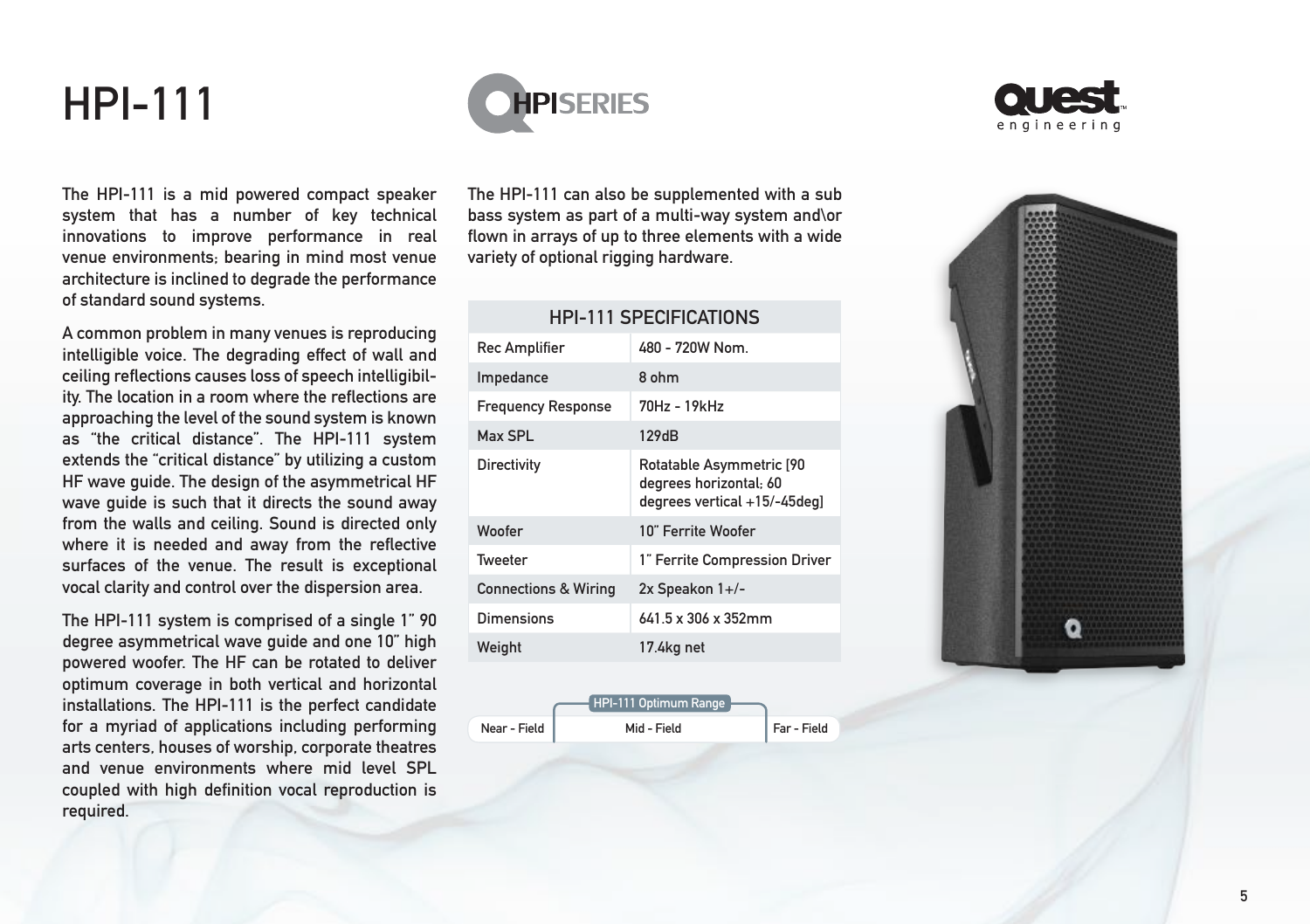## <span id="page-7-0"></span>HPI-12S





As an ultra compact passive sub bass for mobile audio or permanent installation, the HPI-12S is hard to beat. Light in weight and high in LF output, the HPI-12S is ideally suited to small\medium sized venues that require authentic sub bass with a very low visual profile.

Internal rigging points allow the sub bass to be flown for permanent ceiling installation and the 35mm top hat can accommodate a standard speaker pole for mounting a satellite mid-high box. Power handling is high for such a small system with a power amplifier recommendation of 600W nominal.

The HPI-12S passive sub bass is the ideal partner to any of the HPI's small format satellite systems. It can also be powered with any of Quest Engineering's excellent range of power amplifiers which encompass internal cross-over features.

|                                 | <b>HPI-12S SPECIFICATIONS</b>      |
|---------------------------------|------------------------------------|
| <b>Rec Amplifier</b>            | 480 - 720W Nom.                    |
| Impedance                       | 8 ohm                              |
| <b>Frequency Response</b>       | $40Hz - 160Hz$                     |
| Max SPL                         | 128dB                              |
| Woofer                          | <b>Custom Designed 12" Ferrite</b> |
| <b>Connections &amp; Wiring</b> | $2x$ Speakon $1+/-$                |
| <b>Dimensions</b>               | 540 x 470 x 365mm                  |
| Weight                          | 20.5kg net                         |



| HPI-12S Optimum Range |             |             |
|-----------------------|-------------|-------------|
| Near - Field          | Mid - Field | Far - Field |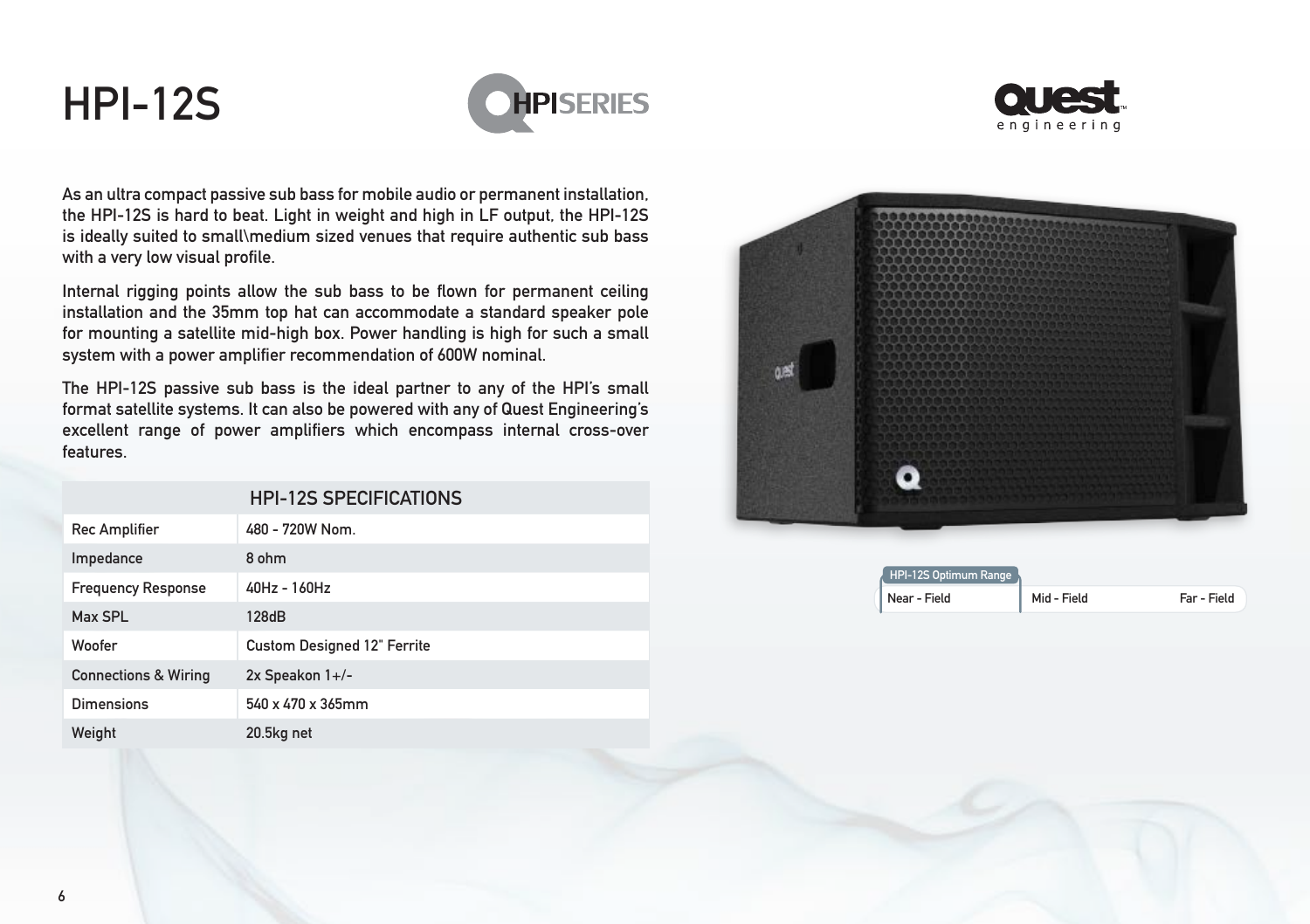# <span id="page-8-0"></span>HPI-212S





The HPI-212S is a passive high powered 1,000-watt RMS 2 x 12" front-loaded low profile sub-bass enclosure featuring enhanced sub low bass and great percussive "punch". The HPI-212S has been designed as a general purpose bass and sub-bass enhancement system for live music or medium\high output club applications.

With a box height of only 390mm, the HPI-212S is perfect for discrete installation under small stages or as a flown system in small\medium sized venues. The purpose designed proprietary 12" high excursion woofers deliver consistent performance eliminating the need for a dedicated processor to achieve excellent sonic results. To power the HPI-212S, the Quest series of power amplifiers is a perfect match as all Quest power amplifiers feature an inbuilt crossover which maximises sub performance.

 The void free casing is equipped with a 35mm top hat for pole mounting satellite speakers and there are numerous threaded inserts on the HPI-212S, making flying and installation a breeze.

|                                 | <b>HPI-212S SPECIFICATIONS</b> |
|---------------------------------|--------------------------------|
| <b>Rec Amplifier</b>            | 800-1200W Nom.                 |
| Impedance                       | 4 ohm                          |
| <b>Frequency Response</b>       | 45Hz - 250Hz                   |
| Max SPL                         | 131dB                          |
| Woofer                          | 2x Custom Designed 12" Ferrite |
| <b>Connections &amp; Wiring</b> | $2x$ Speakon $1+/-$            |
| <b>Dimensions</b>               | 900 x 520 x 395mm              |
| Weight                          | 39.8kg net                     |



| HPI-212S Optimum Range |             |             |
|------------------------|-------------|-------------|
| Near - Field           | Mid - Field | Far - Field |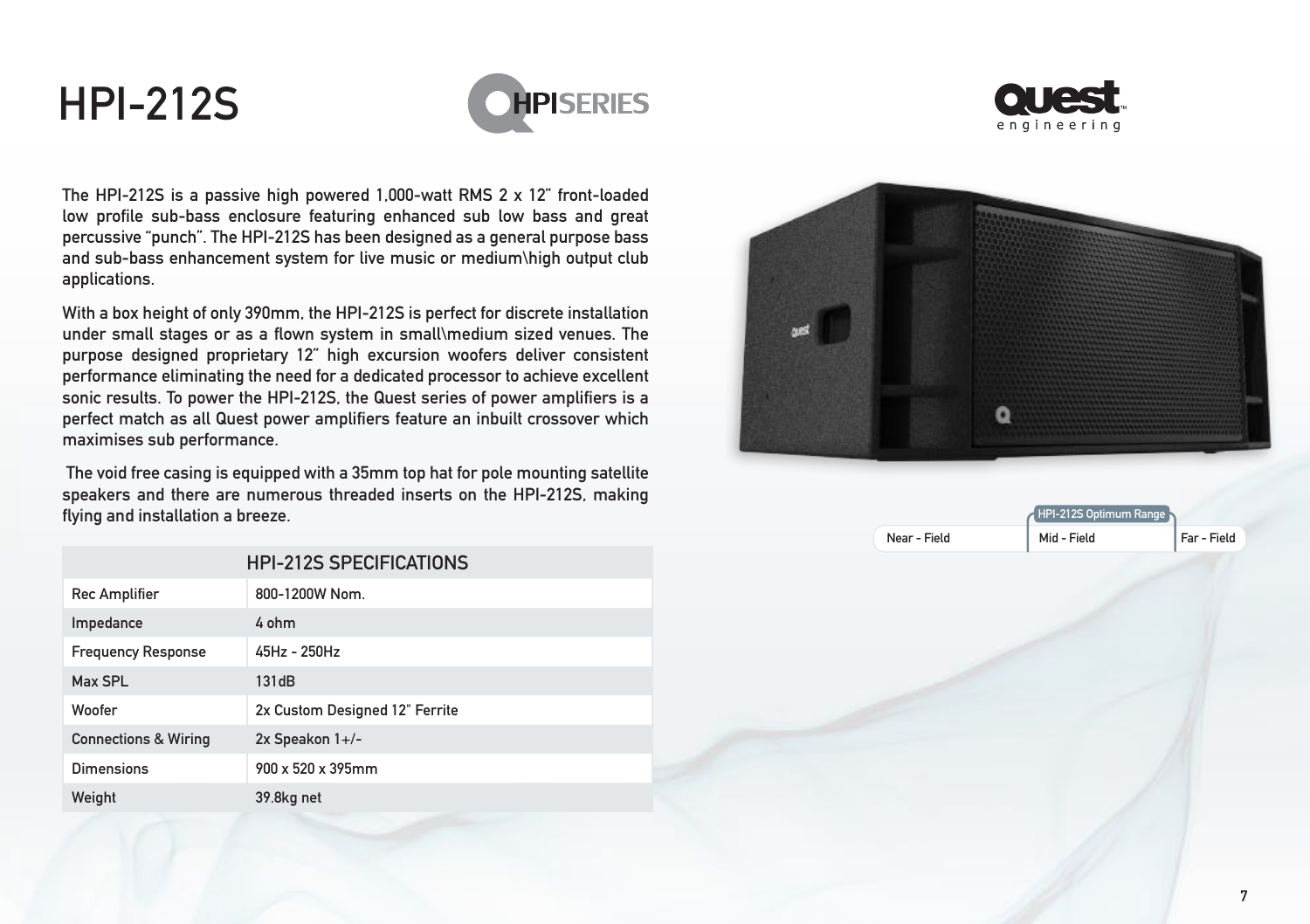### <span id="page-9-0"></span>HPI-18LP





The HPI-18LP compact 18" sub bass is a compact sub solution for the permanent installation and live sound touring market where a low profile sub bass is required. It is suited to mid\high sound pressure level bass and sub bass as a stand-alone unit or in combination with the 12" HPI-212S sub bass as a multi-way or parallel sub bass system.

The HPI-18LP sub bass makes the perfect match as an additional sub bass enhancement to the HPI-110/210 speaker systems. It is equally at home as a standalone sub bass with any medium format speaker array or distributed system. The HPI-18LP can be flown using the box threaded inserts for permanent installation or as a mobile sub-satellite system using the internal 35mm top hat speaker pole fitting for adding a satellite speaker.

| <b>HPI-18LP SPECIFICATIONS</b>  |                                    |  |  |  |
|---------------------------------|------------------------------------|--|--|--|
| Rec Amplifier                   | 800-1200W Nom.                     |  |  |  |
| Impedance                       | 8 ohm                              |  |  |  |
| <b>Frequency Response</b>       | $38H7 - 160H7$                     |  |  |  |
| Max SPI                         | 129dB                              |  |  |  |
| Woofer                          | <b>Custom Designed 18" Ferrite</b> |  |  |  |
| <b>Connections &amp; Wiring</b> | $2x$ Speakon $1+/-$                |  |  |  |
| Dimensions                      | $900 \times 520 \times 474$ mm     |  |  |  |
| Weight                          | 40ka                               |  |  |  |



|              | <b>THPI-18LP Optimum</b> |             |
|--------------|--------------------------|-------------|
| Near - Field | Mid - Field              | Far - Field |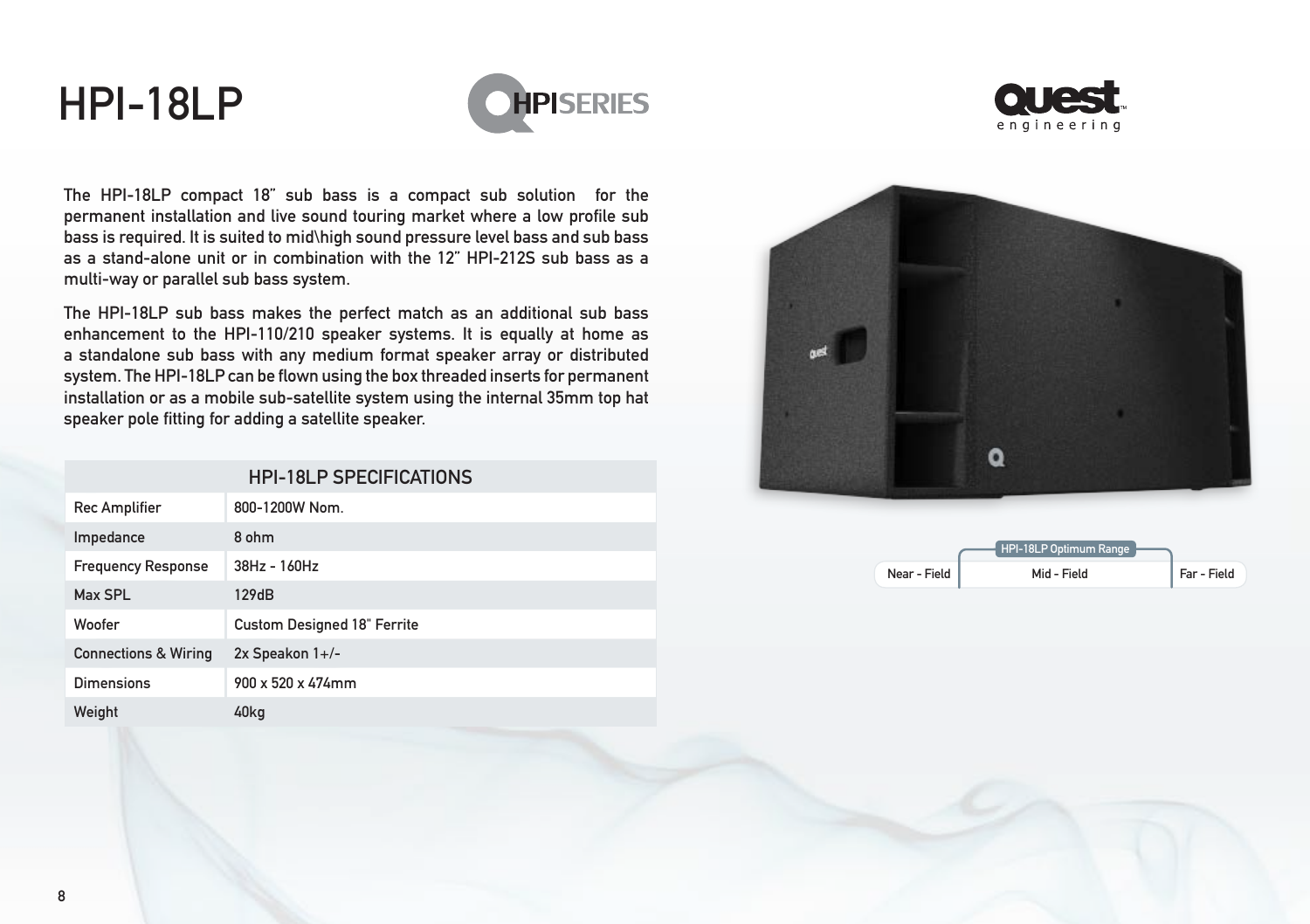### <span id="page-10-0"></span>HPI-18BP





The HPI-18BP Bandpass single 18" Subwoofer is designed for high powered live and electronic dance music in medium to large venues. The Australian design and manufactured AES 1,000W – Peak 4,000W 18" sub bass driver in combination with the proprietary band-pass cabinet design is a high output and relatively compact solution for extended range bass for concert venues, nightclubs or as a standalone unit.

Apart from the usual sub bass electronic bandpass prior to the amplifier stage, no corrective system processor is required to maintain consistent audio quality. The stability of the driver under high loads also means reliability and long life in demanding environments.

| <b>HPI-18BP SPECIFICATIONS</b>  |                                |  |  |  |
|---------------------------------|--------------------------------|--|--|--|
| <b>Rec Amplifier</b>            | 2 - 4000 Watts RMS per channel |  |  |  |
| Impedance                       | 8 ohm                          |  |  |  |
| <b>Frequency Response</b>       | $30Hz - 150Hz +/- 45dB$        |  |  |  |
| Max SPI                         | 136dB                          |  |  |  |
| Woofer                          |                                |  |  |  |
|                                 | Single High Stability 18"      |  |  |  |
| <b>Connections &amp; Wiring</b> | NI 4 in/thru                   |  |  |  |
| Dimensions                      | 595mm x 750mm x 825mm          |  |  |  |
| Weight                          | 60kg                           |  |  |  |



|              | <b>HPI-18BP Ontimum Range</b> |             |
|--------------|-------------------------------|-------------|
| Near - Field | Mid - Field                   | Far - Field |